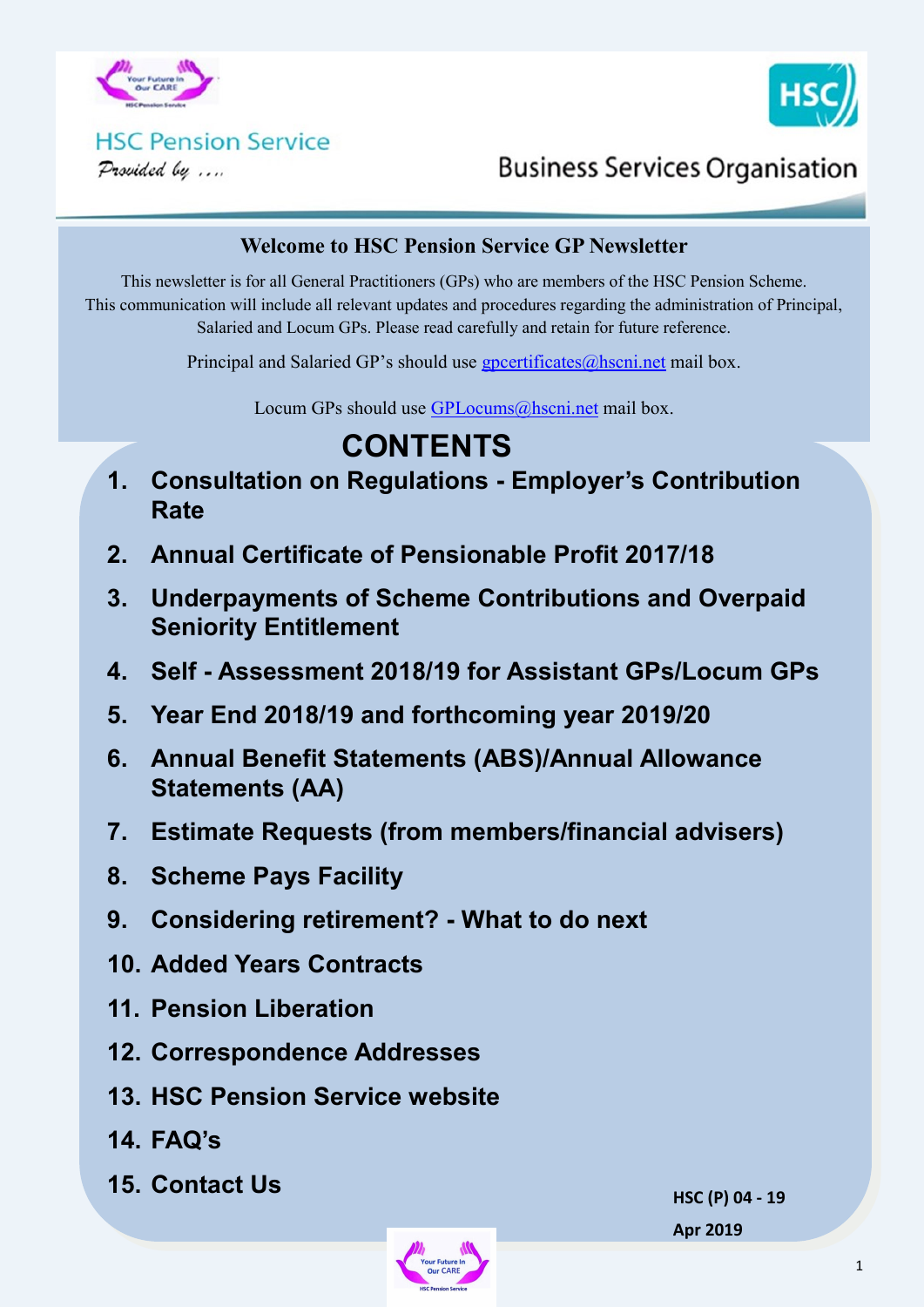## **1. Consultation on Regulations - Employer's Contribution Rate**

Following the outcome of the recent Department of Health consultation, the employer contribution rate will increase from 16.3% to 22.5% from 1<sup>st</sup> April 2019. All relevant forms have been updated to reflect the changes.

The consultation documents are now available to view on the DoH website at: https://www.health-[ni.gov.uk/consultations/hsc](https://www.health-ni.gov.uk/consultations/hsc-pension-scheme-employer-and-employee-contribution-rates)-pension-scheme-employer-and-employee-contribution-rates

## **2. Annual Certificate of Pensionable Profit 2017/18**

The deadline for submitting the Annual Certificate of Pensionable Profit 2017/18 was  $28<sup>th</sup>$ February 2019. At this date we had received 84% of certificates due, therefore the Northern Ireland average profit for 2017/18 has been set at £78,821.00.

The Northern Ireland Average is used in the calculation to determine the amount of seniority due to an individual GP. See ranges below for entitlement:

| Profit $>$ £52,547               | - 100% entitlement |
|----------------------------------|--------------------|
| Profit between £26,273 - £52,547 | - 60% entitlement  |
| Profit $<$ £26,273               | - no entitlement   |

If you have not yet submitted your Annual Certificate please do so as soon as possible. All returns should be sent to [gpcertificates@hscni.net](mailto:gpcertificates@hscni.net)

## **3. Underpayments of Scheme Contributions and Overpaid Seniority Entitlement**

As is the nature with Annual Certificates we are reconciling scheme contributions and seniority over a year after the end of the scheme year in which the certificate relates to. For various reasons, such as closures/mergers/retirements etc the dynamics of a Practice may change considerably in this time.

We are therefore unable to offer long periods to repay underpaid contributions or overpayments of seniority. For the 2017/18 year, we will aim to collect the full amount due on the first available payment run after the Annual Statement has been produced.

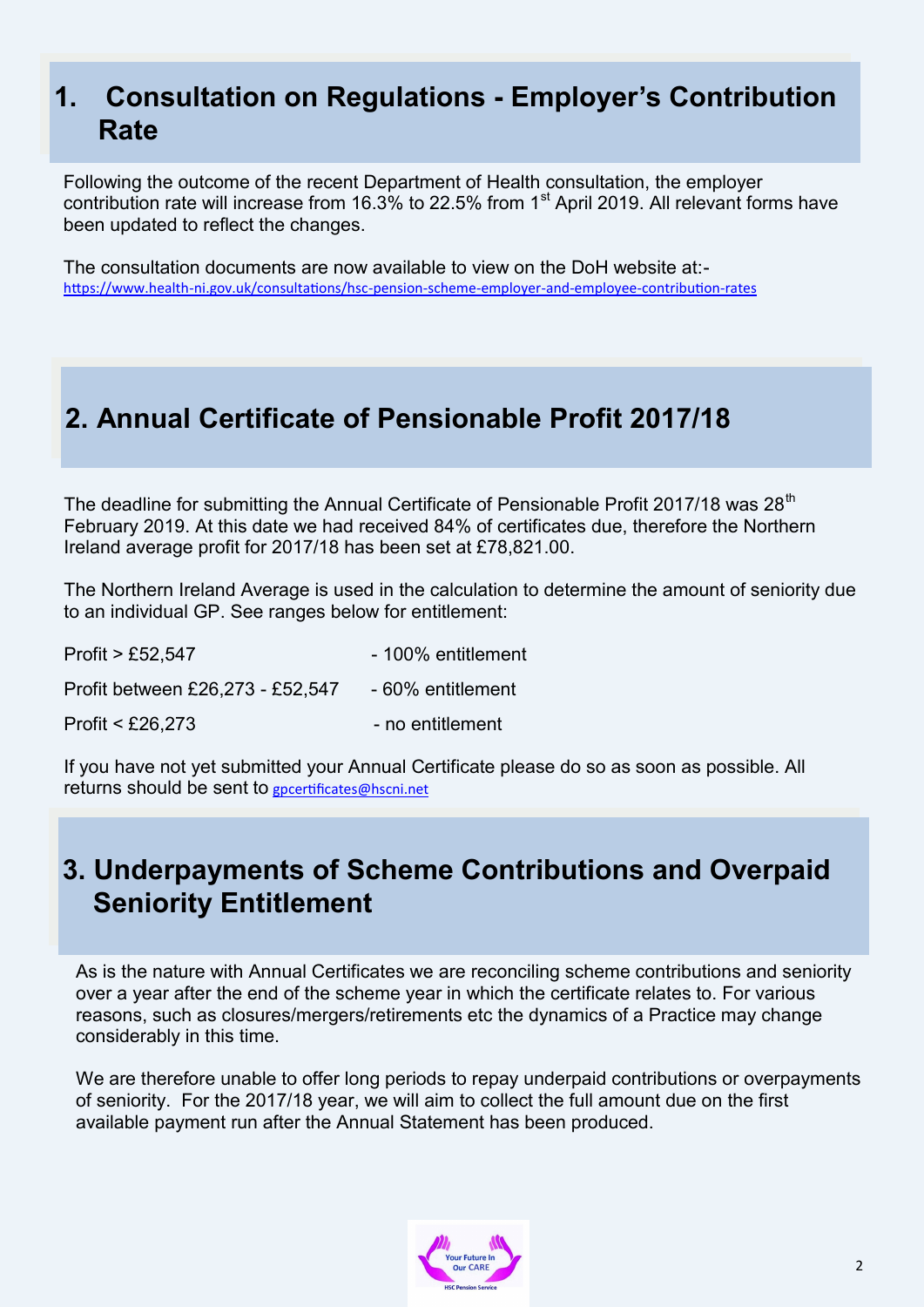## **3. Underpayments of Scheme Contributions and Overpaid Seniority Entitlement - cont**

If for some reason this is not possible, then in order to facilitate the practice, we can offer a maximum of 3 months in which to repay. This will need to be agreed in advance.

For current 19/20 year and subsequent years it is therefore important that the Payment on Account submissions accurately reflect the prospective earnings and any changes during the year a revised Payment on Account should be submitted.

# **4. Self - Assessment 2018/19 for Assistant GPs/Locums GPs**

Self-[Assessment 2018/19](http://www.hscpensions.hscni.net/download/Scheme%20Forms/2018-19-SELF-ASSESSMENT.xls) for Assistant GPs/Locum GPs is available on our website.

The completion of this form enables HSC Pension Service to reconcile earnings and contributions for 2018/19 year so that pension records can be updated with accurate information.

Once we have reconciled your Self-assessment we will contact you to confirm if refund/arrears are due. Any under/overpayments will be dealt with electronically via Direct Debit.

*N.B. Members of the 2015 scheme should be aware that if you started or ended with practice in year and have not completed 365 days practitioner employment you should annualise your earnings figure to set the contribution tier. This is covered in more detail in the Guidance Notes for the Annual Certificate of Pensionable Profit and the Self-Assessment form.*

# **5. Year End 2018/19 and forthcoming year 2019/20**

#### **2018/19 Year End**

All **SR2** forms are now due to reconcile the Scheme Contributions for Salaried/Retainee GPs. If you have not submitted [SR2](http://www.hscpensions.hscni.net/download/Practitioners/SR2-Form-for-Salaried-GPs-2018-19.pdf) forms for your practice already please do so as soon as possible.

#### **2019/20 Year**

As the new financial year commences on the 1<sup>st</sup> April we will require a new [Payment on Account](http://www.hscpensions.hscni.net/download/Scheme%20Forms/POA-2019-20-Ver-April-19.xlsx) submission for all Practices to facilitate the deduction of pension contributions for the GP Partners. A new [SR1](http://www.hscpensions.hscni.net/download/Scheme%20Forms/SR1-2019-20-Ver-April-19.docx) form will also need to be submitted for any Salaried/Retainee GPs that are in position at 01/04/2019.

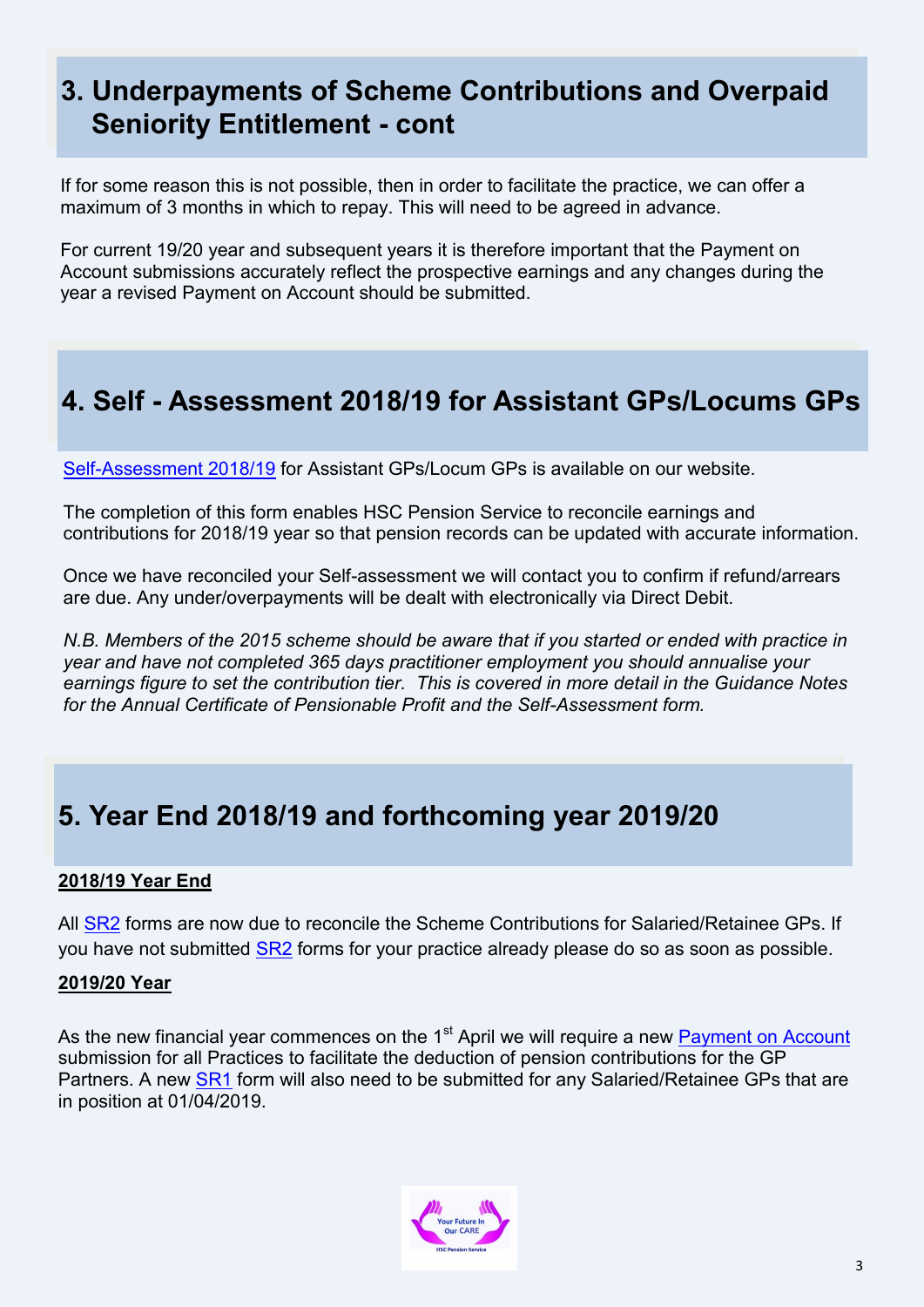# **5. Year End 2018/19 and forthcoming year 2019/20 - cont**

If you have not already sent these forms please do so as soon as possible.

*\*\*Please note that on processing SR2 returns we will only be reconciling the employer's contributions through the Global Sum. All employee's contributions will be reconciled when the member submits their Self-Assessment form for the year.*

#### **A note from colleagues at Professional Support Unit BSO: TO ALL PRACTICE MANAGERS**

Please send email to [professionalsupportteam@hscni.net](mailto:professionalsupportteam@hscni.net) to notify BSO of any practice changes i.e:

- New Salaried GP
- New GP Partner
- Change of Status from Salaried GP to GP Partner
- Resignation or Retirement of Salaried GP/GP Partner

Failure to notify may result in inaccurate practice payments.

## **6. Annual Benefit Statements (ABS)/Annual Allowance Statements (AA)**

Most GPs will now have received their Annual Allowance Statements for 16/17. The team are continuing to complete any outstanding for 16/17 and will shortly be commencing the 17/18 for those GPs where the Annual Statement of Pensionable Profit 17/18 has been finalised. The team will also produce Annual Benefit Statement for the corresponding year. All of these statements **will be made available on Member Self Service (MSS)** Please register for MSS facility if you have not already done so by following the links [here.](https://mypension.hscni.net/)

### **7. Estimate Requests (from members/financial advisers)**

So that we can continue to improve the service we provide and supply information in an efficient way, we will no longer produce estimates where an Annual Benefit Statement or Annual Allowance Statement has already been processed.

In certain circumstances, such as Voluntary Early/Age/Ill Health Retirement, in the current financial year we may still provide an Estimate to the current date.

**You should access MSS and provide your accountant/financial adviser with your Annual Allowance/Annual Benefit Statements. This will speed the process for you, reduce any potential risk of data breaches and further reduce postal charges. We must clarify that requests for additional information outside of standard responses from Accountants/ Financial advisers for duplication of work already completed or copies of statements that have been made available to members may be subject to an administration charge** . [Schedule of Charges.](http://www.hscpensions.hscni.net/download/Scheme%20Forms/employer_forms/Schedule-of-Charges-Member.pdf) 

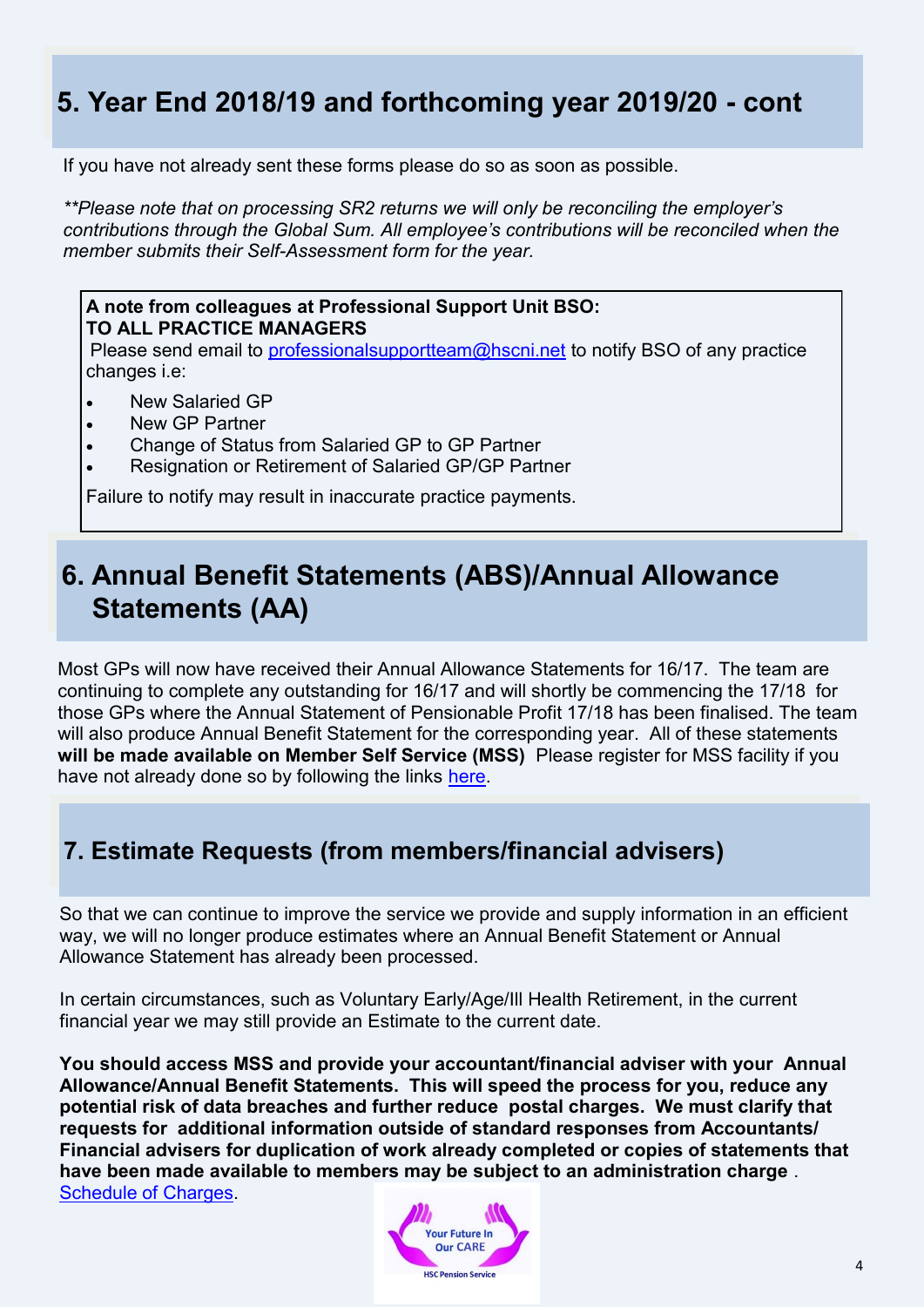## **8. Scheme Pays Facility**

Scheme Pays elections should be submitted by the deadline of 31<sup>st</sup> July in the year following the tax year. We will accept Scheme Pays election after this date if we receive the election within 1 month from the date the Annual Allowance statement was produced.

Form SPE2 should be used if you want to make an election. Please note that the amount recorded at Part B is the amount of the charge you want HSC Pension Service to pay to HMRC on your behalf and not the total breach over the Annual Allowance threshold.

The Scheme Pays facility has been updated for the 17/18 scheme year to allow the election to include tapered annual allowance. A Scheme Pays Guide and updated SPE2 forms for use for 17/18 onwards will shortly be available on our website following quick links Tax **Information** 

Current information about the Scheme Pays facility is available [here.](http://www.hscpensions.hscni.net/scheme-pays/)

### **9. Considering retirement? - What to do next**

When a GP wishes to retire they should complete form [AW6](http://www.hscpensions.hscni.net/download/Scheme%20Forms/AW6-V1-4.pdf) and send to HSC Pension Service approximately 3 months prior to the intended retirement date. This allows time for HSC Pension staff to make sure we have everything we require without causing delays to your benefits being paid.

**\*\*\*If any additional posts are held e.g. HSCB, a HSC Trust, an AW6 must be completed for** *each* **employment and sent to the relevant employer.**

If a GP no longer pays into the HSC Pension Scheme e.g. opted out due to LTA, they should instead complete form [AW6P.](http://www.hscpensions.hscni.net/download/Scheme%20Forms/AW6-P-Jun-2-1.pdf) We will acknowledge receipt of all pension applications received 3 months prior to retirement, however, calculations cannot be run until the month that the pension is due to be paid. A pension notification letter detailing the benefits payable will be sent when the pension has been processed for payment. Please note below some important points to remember:

- Remember to include all necessary certificates such as Birth/Marriage certificate and Lifetime Allowance Protection certificate (LTA) if appropriate.
- *All GPs* must take a 24 hour break from all HSC employment (even if not currently paying into Scheme and in a current post that you will continue in following retirement that has 16 hours or less). If a GP returns to work they must not work any more than 16 hours per week for the first month post retirement (after the initial month contact HSC Pensions to check if abatement applies).
- If a GP continues to work as a partner in the practice after taking pension benefits they must still complete an Annual Certificate for seniority purposes. If they retire mid-year 2 Annual Certificates will be needed for that year i.e. one to show the pensionable profit up to the date of retirement plus a second to cover the whole year.

*N.B. It is only necessary to inform the BSO when you retire from General Practice entirely, notification should be sent to* [ProfessionalSupportTeam@hscni.net](mailto:ProfessionalSupportTeam@hscni.net)

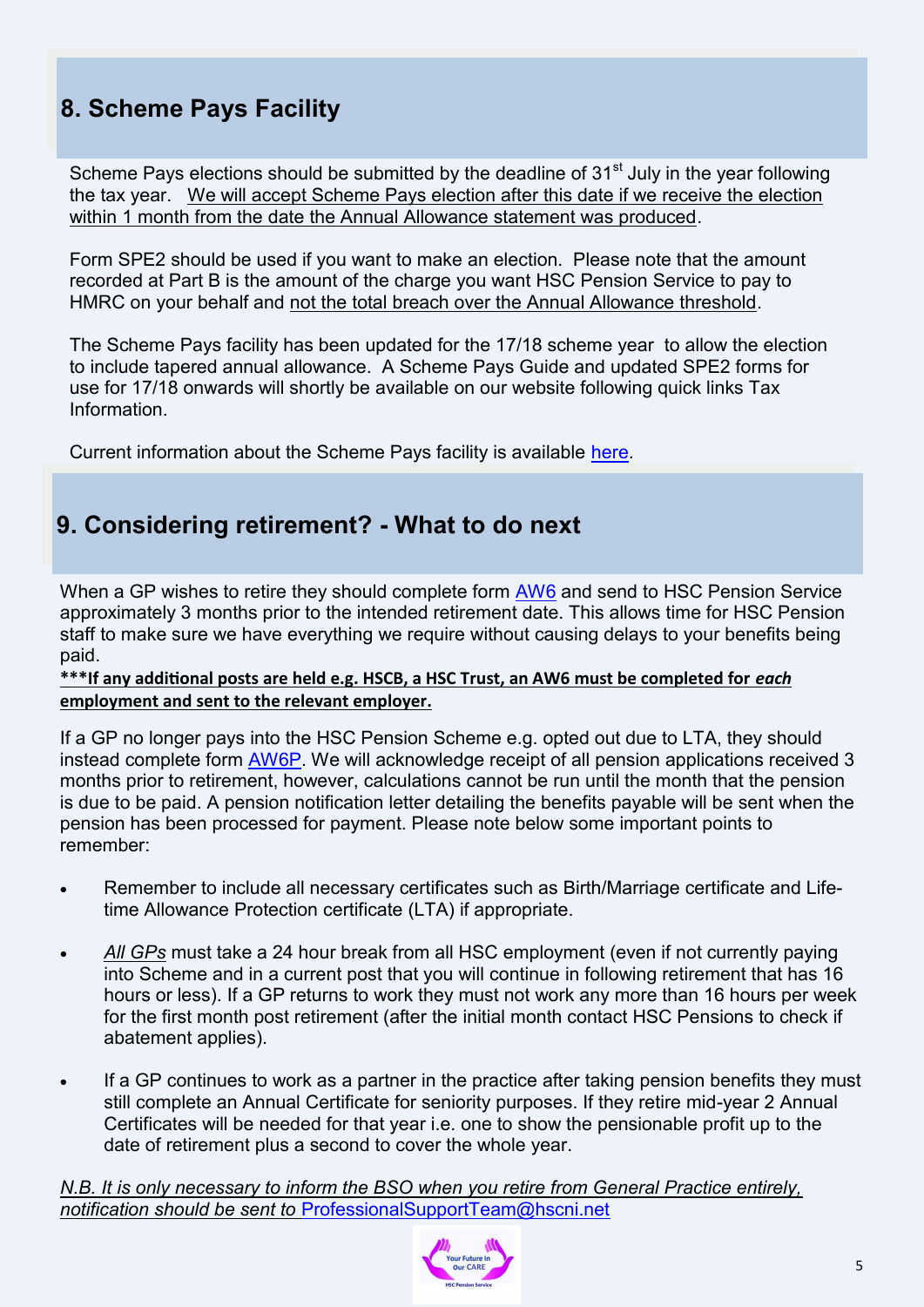## **10. Added Years Contracts**

If a GP has an added years' contract this must be paid across all employments and it is the GP's responsibility to inform each new employing authority that the contract exists. This is to ensure arrears are not due to be paid at a later date.

When a GP decides they no longer wish to pay into the HSC Pension Scheme they will inevitably also opt out of any Added Years contracts that they may have been contributing to.

If the GP later opts back into the Scheme, the Added Years contract will also recommence. However, if there has been a break of one year or more (365 days or more) this will count as a disqualifying break and the Added Years contract cannot be reinstated . Please complete [SS14](http://www.hscpensions.hscni.net/download/Scheme%20Forms/SS14-Oct-18-1.pdf) form when opting back into the HSC Pension scheme and ensure a revised Payment on Account (POA) is forwarded so that we can deduct your pension scheme contributions.

### **11. Pension Liberation**

To many people, to liberate your pension sounds like a good thing, but, in the pensions world, pension liberation is normally linked to fraud and accessing your pension benefits before the age of 55.

Pension liberation fraud can occur when you try to transfer your pension benefits to an unregulated scheme before the age of 55. Organisations offering these opportunities frequently refer to them as 'pension loans' and offer cash incentives to sign over your pension benefits.

#### **Warning signs to watch out for :**

- Being approached out of the blue over the phone or via text message.
- Pushy advisers, often unregulated, who claim to be able to help you access your pension before age 55.
- Companies that offer a 'loan', 'saving advance' or 'cashback' from your pension.
- Any reference to 'loopholes', overseas investments, creative or new investment techniques.

The Pensions Regulator has worked with other agencies, to produce information illustrating the threat to your pension if you are taken in by such offers. More information for members of pension schemes looking to understand the consequences of these offers can be viewed [here.](https://www.thepensionsregulator.gov.uk/pension-scams)  Be alert to offers like this and if in any doubt take advice from a regulated financial adviser. If you think you may have been made an offer contact Action Fraud on 0300 123 2040. If it sounds too good to be true, then it normally is!

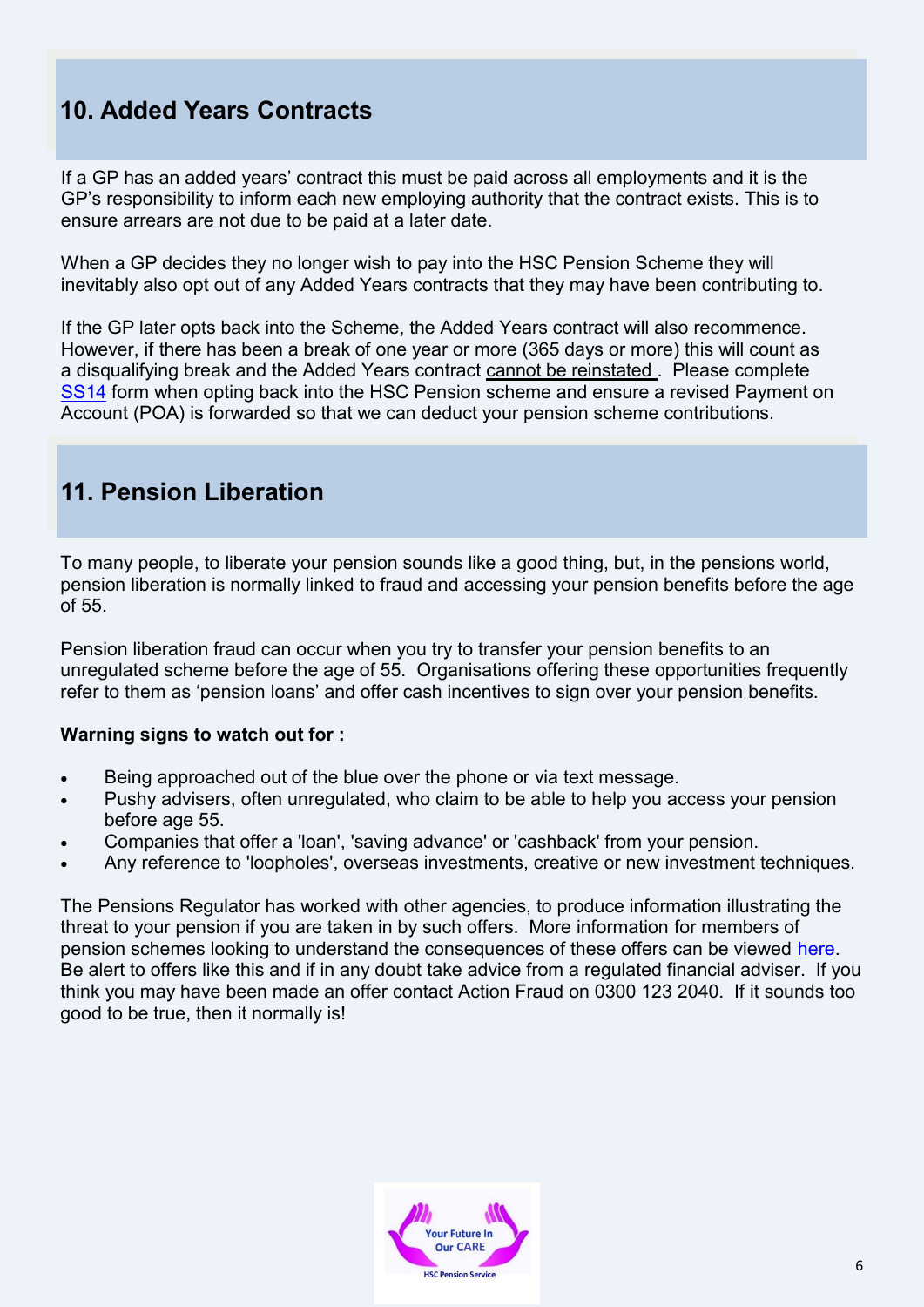### **12. Correspondence Addresses**

Please update us with any change to personal details such as address or third party authority by completing the form [Correspondence Details](http://www.hscpensions.hscni.net/download/CORRESPONDENCE-DETAILS.docx)

### **13. HSC Pension Service website**

Please visit our website at [www.hscpensions.hscni.net](http://www.hscpensions.hscni.net) regularly for technical updates, current forms, latest news, factsheets, scheme guides, calculators and much more. All Newsletters produced each quarter to include Employers, GP Practice Staff, Employer Technical Updates, are published on line. Most of the information you need is available through the Quick Links section of the website.

### **14. FAQ's**

**Q**. I have received my Annual Allowance Statement but I am unsure how the pension growth has been calculated?

- A. There are many factors that impact on pension growth for practitioners.:
- Your pension grows each year regardless of which scheme you are currently in, as practitioner earnings are dynamised and uprated annually.
- The value of the prior officer (FVEC) will differ for each GP
- Any variation in pensionable earnings will produce higher growth figures
- Added years as practitioner and officer will be updated each year the growth for these remains in the 1995 scheme. GPs have different added years contracts and therefore this has an impact on the amount of pro rata growth per year
- Growth will remain solely in the 1995 scheme until the tapered date occurs for CARE 2015 membership. Some members will have a tapered date – the date they move to CARE 2015 scheme – this will be later than 01.04.2015 and will depend on their date of birth.
- The factor for 1995 growth will remain at 19 (16 for pension and 3 for lump sum). The 2015 Care factor will be 16 (as no lump sum in this scheme)
- % to increase the opening pension

HSC Pension Service is currently producing a Factsheet that covers all of the scenarios that impact upon pension growth for Practitioners – this will be sent to all Accountants when finalised and will be available on our website.